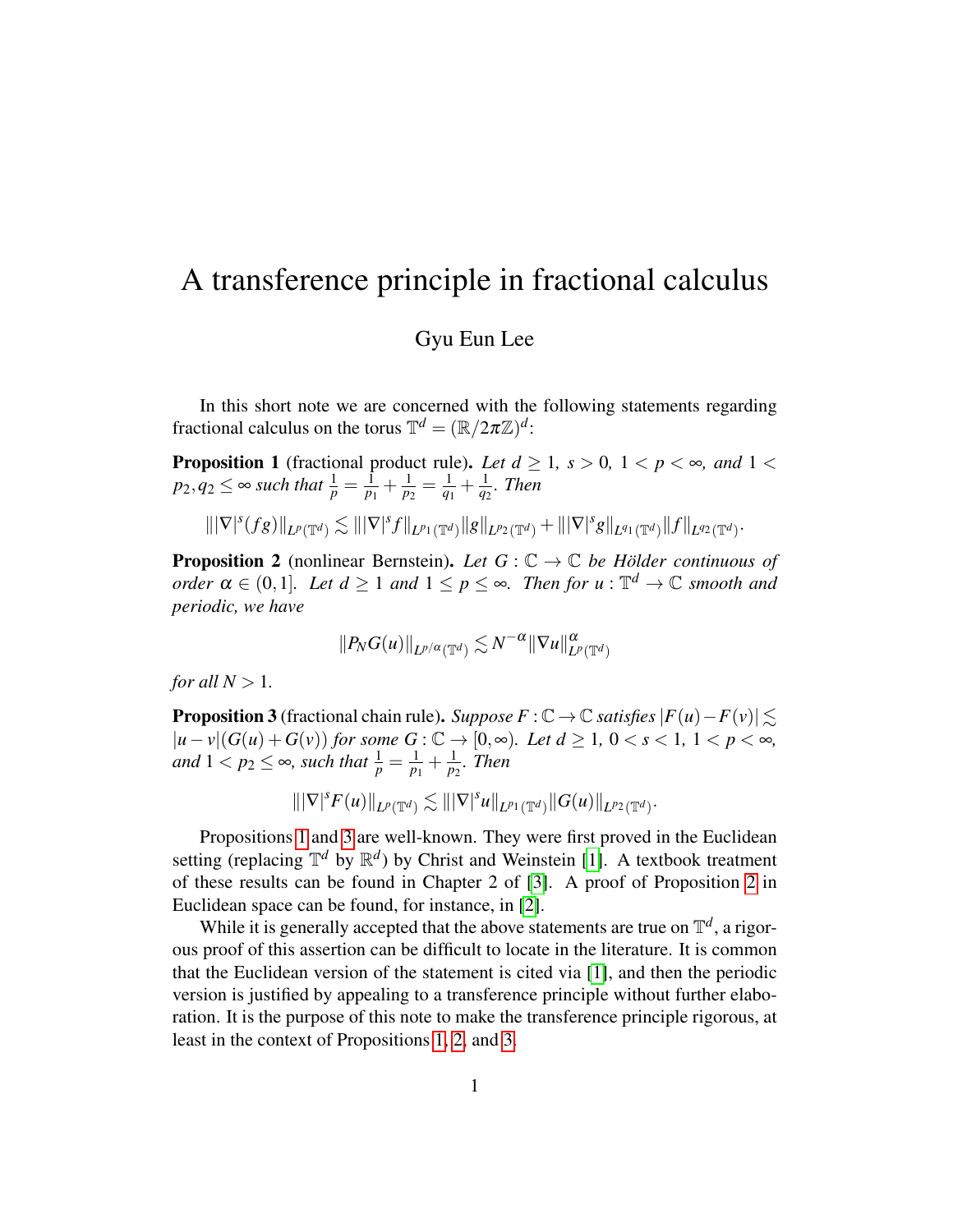We first note that Proposition [1](#page-0-0) has identical proofs in the Euclidean and periodic settings. If one examines the proof in the Euclidean setting, it only uses basic facts about maximal functions, the Littlewood-Paley square-function estimate, and the Fefferman-Stein vector-valued maximal inequality. All of these results remain valid in the periodic setting.

Propositions [2](#page-0-2) and [3](#page-0-1) require a little more work. For the Euclidean case, the proof (at least, the proof that the author is familiar with) uses some facts specific to Euclidean Littlewood-Paley theory. In particular, the Euclidean Littlewood-Paley convolution kernels are Schwartz functions, and have a dilation structure  $\psi_N^{\vee}(x) = N^d \psi^{\vee}(Nx)$ , with associated estimates.

For Littlewood-Paley theory on the torus, neither property makes sense: there is no sensible notion of a Schwartz function on the torus, and there is no dilation structure because the torus is not dilation-invariant. However, there is an estimate on the periodic Littlewood-Paley convolution kernels that effectively does the same job. We will state and prove this estimate, and use this to prove Proposition [2](#page-0-2) to illustrate its usage.

<span id="page-1-0"></span>**Lemma 4.** Let  $d \geq 1$ . Let  $m = (m_1, \ldots, m_d)$  and  $\beta = (\beta_1, \ldots, \beta_d)$  be multi*indices of non-negative integers. Let* ψ*<sup>N</sup> denote the Fourier multiplier defining the Littlewood-Paley projection P<sub>N</sub>*. Then for  $y = (y_1, \ldots, y_d) \in \mathbb{T}^d = [0, 2\pi)^d$ ,

$$
|D^{\beta}(\psi_N)^{\vee}(y)| \lesssim_{m,\beta} N^{d+|\beta|} \prod_{j=1}^d \frac{1}{(1+N\tilde{y}_j)^{m_j}},
$$

*where*  $|\beta| = \sum_{1}^{d}$  $\partial_{1}^{d}\beta_{j}$ *, D*<sup> $\beta$ </sup> =  $\partial_{y_{1}}^{\beta_{1}}\cdots\partial_{y_{d}}^{\beta_{d}}$ *, and* 

$$
\tilde{t} = \begin{cases} t & 0 \leq t \leq \pi, \\ 2\pi - t & \pi \leq t < 2\pi. \end{cases}
$$

Lemma [4](#page-1-0) states that  $\psi_N^{\vee}$  behaves like a dilation to scale  $\frac{1}{N}$  of a function that obeys Schwartz-type decay, so long as we stay away from 0 and  $2\pi$ . Of course, at 0 and  $2\pi$  there can be no Schwartz-type decay, as here there is no cancellation in the complex exponentials.

*Proof.* First take  $d = 1$ . For  $N \ge 1$ , we write

$$
\psi_N^{\vee}(y) = \sum_{n=-\infty}^{\infty} \psi_N(n) e^{iny} = \sum_{n=-\infty}^{\infty} \psi_1(\frac{n}{N}) e^{iny},
$$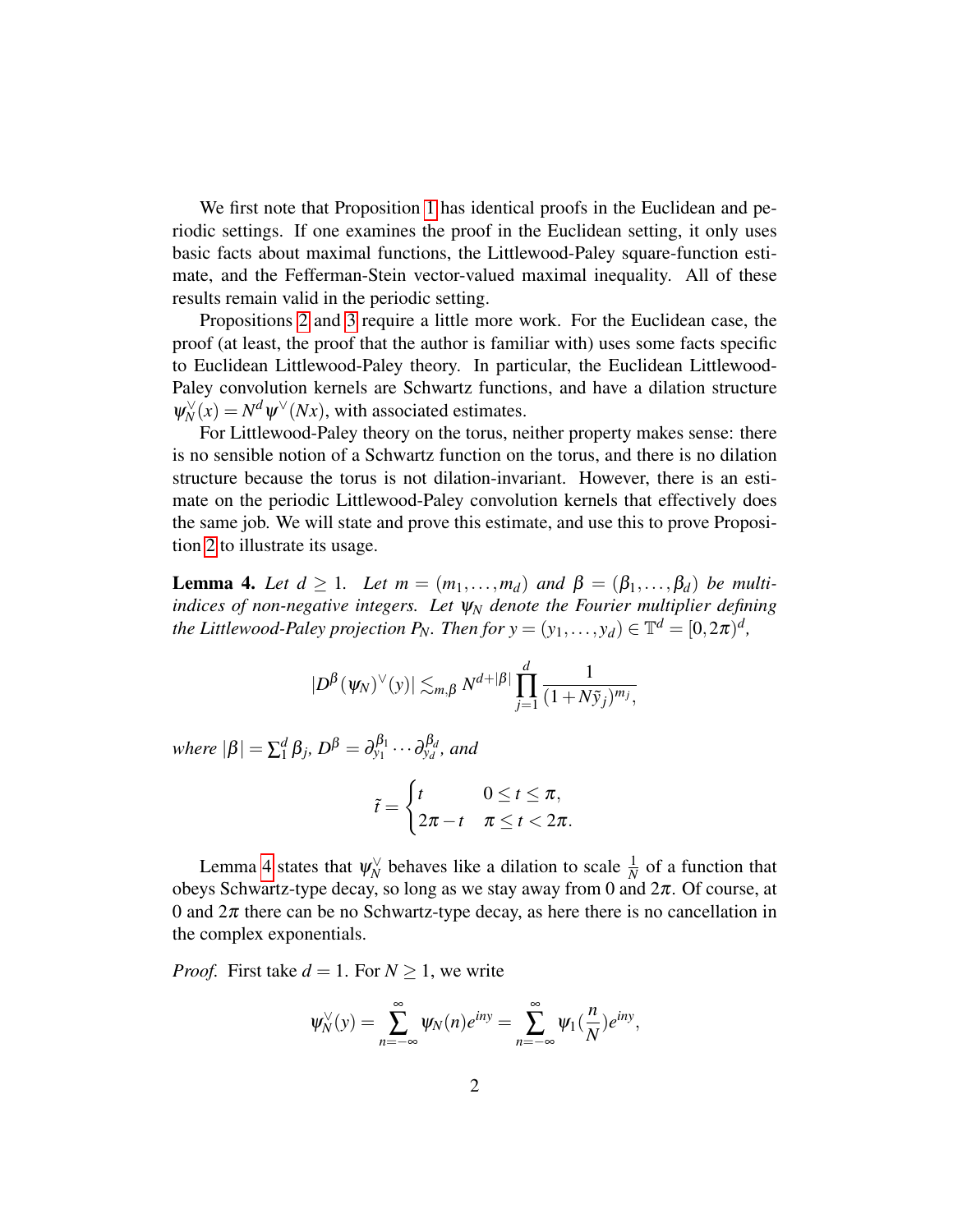and thus

$$
\frac{d^{\beta}}{dy^{\beta}}\Psi_N^{\vee}(y) = \sum_{n=-\infty}^{\infty} (in)^{\beta} \Psi_1(\frac{n}{N})e^{iny} = (iN)^{\beta} \sum_{n=-\infty}^{\infty} \left(\frac{n}{N}\right)^{\beta} \Psi_1(\frac{n}{N})e^{iny}
$$

$$
= (iN)^{\beta} \sum_{n=-\infty}^{\infty} \Psi_{\beta}(\frac{n}{N})e^{iny},
$$

where  $\Psi_{\beta}(t) = t^{\beta} \Psi_1(t)$ . Summing by parts,

$$
\left| \sum_{n=-\infty}^{\infty} \Psi_{\beta}(\frac{n}{N}) e^{i n y} \right| = \frac{1}{|1 - e^{i y}|} \left| \sum_{|n| \sim N} e^{i n y} [\Psi_{\beta}(\frac{n}{N}) - \Psi_{\beta}(\frac{n-1}{N})] \right|
$$
  

$$
\lesssim \| \frac{d}{dx} \Psi_{\beta} \|_{L^{\infty}(\mathbb{R})} \frac{N^{-1}}{|1 - e^{i y}|} \sum_{|n| \sim N} 1
$$
  

$$
\sim \| \frac{d}{dx} \Psi_{\beta} \|_{L^{\infty}(\mathbb{R})} \frac{N^{1-1}}{|1 - e^{i y}|}.
$$

Similarly, if we sum by parts *m* times, we end up with the estimate

$$
\bigg|\sum_{n=-\infty}^{\infty}\Psi_{\beta}(\frac{n}{N})e^{iny}\bigg|\lesssim \|\frac{d^m}{dx^m}\Psi_{\beta}\|_{L^{\infty}(\mathbb{R})}\frac{N^{1-m}}{|1-e^{iy}|^m}\sim_{m,\beta}\frac{N^{1-m}}{|1-e^{iy}|^m}.
$$

Now we seek to strike a balance between the estimate

$$
\left|\frac{d^{\beta}}{dy^{\beta}}\psi_N^{\vee}(y)\right|\lesssim_{m,\beta}\frac{N^{1+\beta-m}}{|1-e^{iy}|^m},
$$

which is singular at 0 and  $2\pi$ , and the trivial estimate

$$
\left|\frac{d^{\beta}}{dy^{\beta}}\psi_N^{\vee}(y)\right| \lesssim N^{1+\beta}.
$$

We break into cases:

1.  $0 \leq y < \frac{1}{N}$  $\frac{1}{N}$ : In this range, by the trivial estimate and  $1 \sim 1 + Ny$  we obtain

$$
\left|\frac{d^{\beta}}{dy^{\beta}}\Psi_N^{\vee}(y)\right| \lesssim N^{1+\beta} \sim \frac{N^{1+\beta}}{(1+Ny)^m}.
$$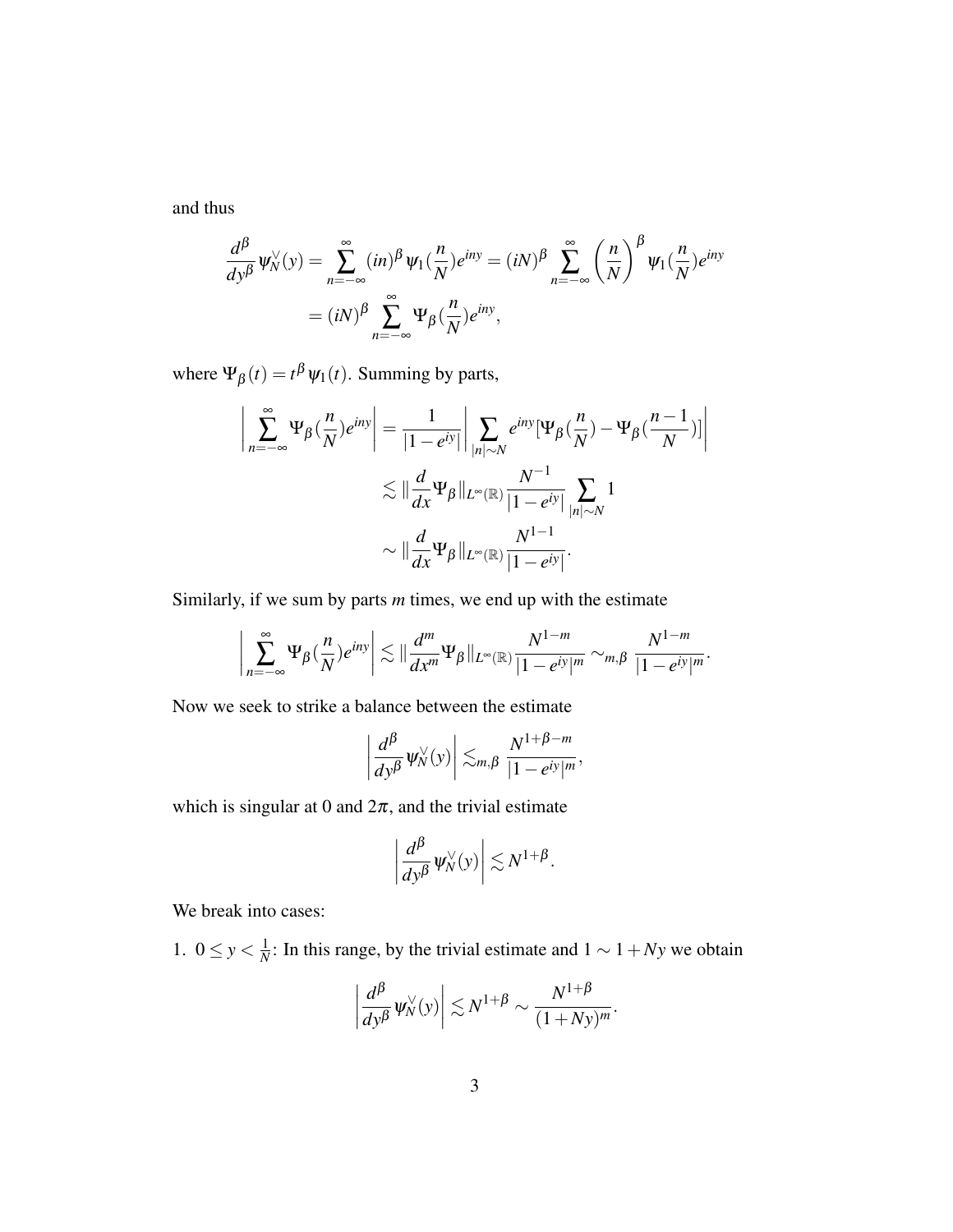2.  $\frac{1}{N} \leq y < \frac{\pi}{2}$  $\frac{\pi}{2}$ : In this range,  $|1 - e^{iy}| \sim |\sin y| \sim y$ , and  $Ny \gtrsim 1 + Ny$ , so

$$
\left|\frac{d^{\beta}}{dy^{\beta}}\Psi_N^{\vee}(y)\right|\lesssim \frac{N^{1+\beta}}{(Ny)^m}\lesssim \frac{N^{1+\beta}}{(1+Ny)^m}.
$$

3.  $\frac{\pi}{2} \leq y < \frac{3\pi}{2}$  $\frac{3\pi}{2}$ : In this range,  $N|1-e^{iy}|$  ∼  $N$  ∼  $(1+Ny)$ , so

$$
\left|\frac{d^{\beta}}{dy^{\beta}}\psi_N^{\vee}(y)\right|\lesssim \frac{N^{1+\beta}}{N^m|1-e^{iy}|^m}\sim \frac{N^{1+\beta}}{(1+Ny)^m}.
$$

- 4.  $\frac{3\pi}{2} \leq y < 2\pi \frac{1}{N}$  $\frac{1}{N}$ : In this range  $|1 - e^{iy}|$  ∼  $|\sin(2π - y)|$  ∼  $2π - y$ , and we argue as in 2.
- 5.  $2\pi \frac{1}{N} \leq y < 2\pi$ : We argue as in 1.

Thus the claim is proved for  $d = 1$ . The case of higher dimensions is similar: write

$$
D^{\beta}\psi_N^{\vee}(y)=(iN)^{|\beta|}\sum_{\xi_d}e(\xi_dy_d)\cdots\sum_{\xi_1}e(\xi_1y_1)\Psi_{\beta}(\frac{\xi}{N}),
$$

where  $\Psi_{\beta}(t_1,\ldots,t_d) = t_1^{\beta_1}$  $\int_1^{\beta_1} \cdots \int_d^{\beta_d} \psi_1(t_1,\ldots,t_d)$ . Applying the summation by parts argument successively in each variable produces

$$
|D^{\beta}\psi_N^{\vee}(y)| \lesssim_{\beta,m} N^{|\beta|} \prod_{j=1}^d \frac{N^{1-m_j}}{|1-e(y_j)|^{m_j}},
$$

where the implicit constant is essentially  $||D^m\Psi_{\beta}||_{L^{\infty}(\mathbb{R}^d)}$ . From here we estimate each factor as in the one-dimensional case, and the claim follows.  $\Box$ 

The virtue of Lemma [4](#page-1-0) is that it can be used in the periodic setting to replace arguments in Euclidean Littlewood-Paley theory that invoke the dilation structure. As an example, we apply it to the proof of Proposition [2.](#page-0-2)

*Proof of Proposition* [2.](#page-0-2) Let us take  $p < \infty$ ; the changes required for  $p = \infty$  will be obvious. First take  $d = 1$ . We observe that for  $N > 1$ ,  $\psi_N^{\vee}$  is a mean-zero function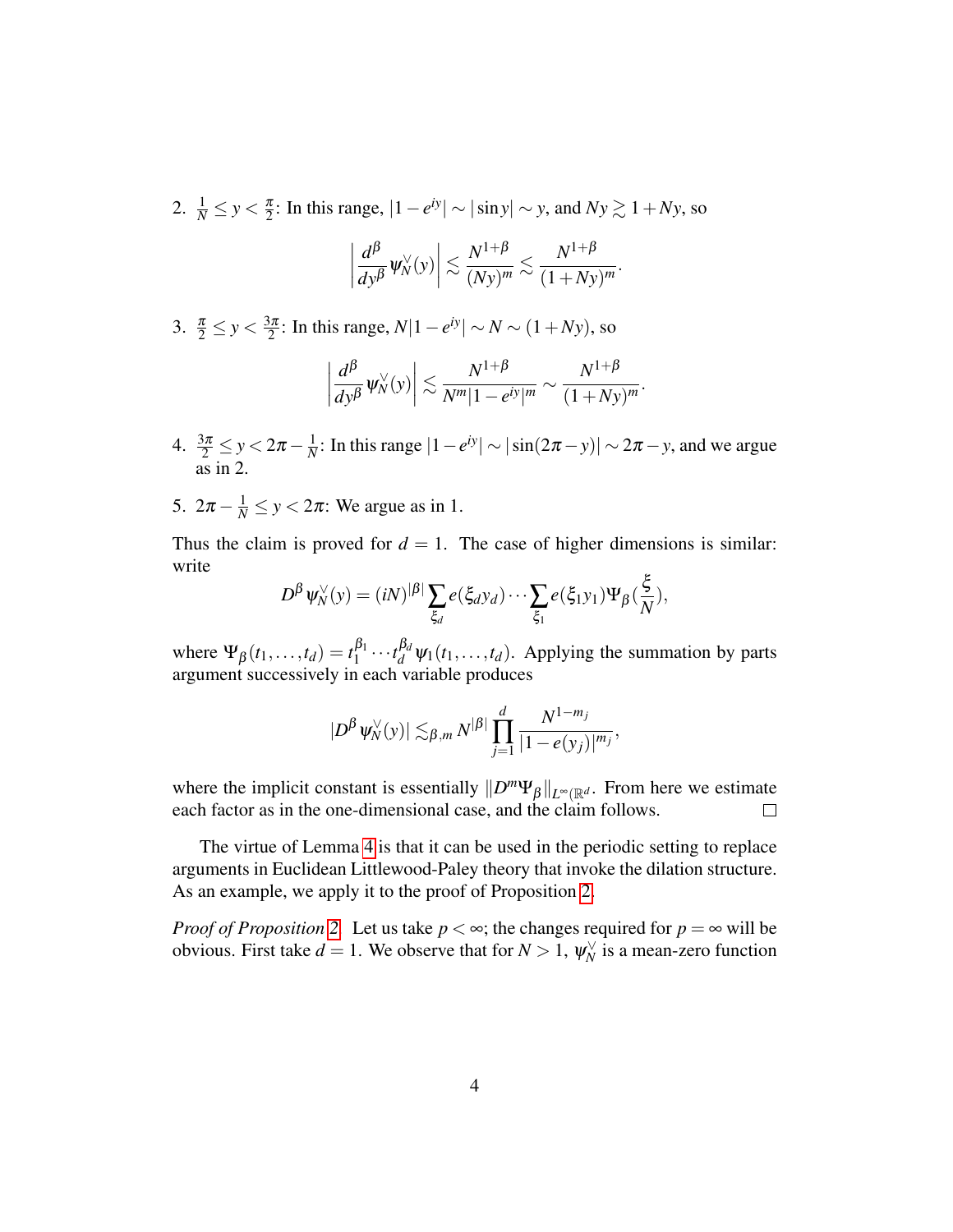on T. Therefore we have the pointwise estimate

$$
|P_N G(u)(x)| = |(\psi_N^{\vee} * G(u))(x)|
$$
  
\n
$$
= \left| \int_{\mathbb{T}} \psi_N^{\vee}(y) [G(u(x - y)) - G(u(x))] dy \right|
$$
  
\n
$$
\leq \left| \int_{\mathbb{T}} \psi_N^{\vee}(y) 1_{[0,\pi)}(y) [G(u(x - y)) - G(u(x))] dy \right|
$$
  
\n
$$
+ \left| \int_{\mathbb{T}} \psi_N^{\vee}(y) 1_{[\pi,2\pi)}(y) [G(u(x - y)) - G(u(x - 2\pi))] dy \right|
$$
  
\n
$$
\leq \int_{\mathbb{T}} |\psi_N^{\vee}(y) 1_{[0,\pi)} \left( \int_0^1 |y| |\nabla u(x - \theta y)| d\theta \right)^{\alpha} dy
$$
  
\n
$$
+ \int_{\mathbb{T}} |\psi_N^{\vee}(y) 1_{[\pi,2\pi)}(y) \left( \int_0^1 |2\pi - y| |\nabla u(x - 2\pi + \theta(2\pi - y))| d\theta \right)^{\alpha} dy,
$$

where we have used the periodicity and Hölder continuity of *u*. Taking the  $L^{p/\alpha}$ norm and applying Minkowski's inequality, we obtain

$$
||P_NG(u)||_{L_x^{p/\alpha}(\mathbb{T}^d)} \lesssim ||\nabla u||_{L^p(\mathbb{T})}^{\alpha} \int_{\mathbb{T}} |y|^{\alpha} 1_{[0,\pi)}(y) |\psi_N(y)| dy
$$
  
+ 
$$
||\nabla u||_{L^p(\mathbb{T})}^{\alpha} \int_{\mathbb{T}} |2\pi - y|^{\alpha} 1_{[\pi,2\pi)}(y) |\psi_N(y)| dy.
$$

It now suffices to prove

$$
\int_{\mathbb{T}} |y|^{\alpha} 1_{[0,\pi)}(y) |\psi_N(y)| dy + \int_{\mathbb{T}} |2\pi - y|^{\alpha} 1_{[\pi,2\pi)}(y) |\psi_N(y)| dy \lesssim N^{-\alpha}.
$$

Up to now the proof is essentially identical to the Euclidean case; at this point in the Euclidean setting one expresses  $\psi_N$  as a dilate of  $\psi_1$  and uses the Schwartz decay. Instead we apply Lemma [4](#page-1-0) and change variables, obtaining:

$$
\int_{\mathbb{T}} |y|^{\alpha} 1_{[0,\pi)}(y) |\psi_N(y)| dy \lesssim_m \int_{\mathbb{T}} |y|^{\alpha} \frac{N}{(1+Ny)^m} dy
$$
  
=  $N^{-\alpha} \int_{N\mathbb{T}} \frac{|x|^{\alpha}}{(1+x)^m} dy$   
 $\leq N^{-\alpha} \int_{\mathbb{R}} \frac{|x|^{\alpha}}{(1+|x|)^m} dy$   
 $\lesssim N^{-\alpha},$